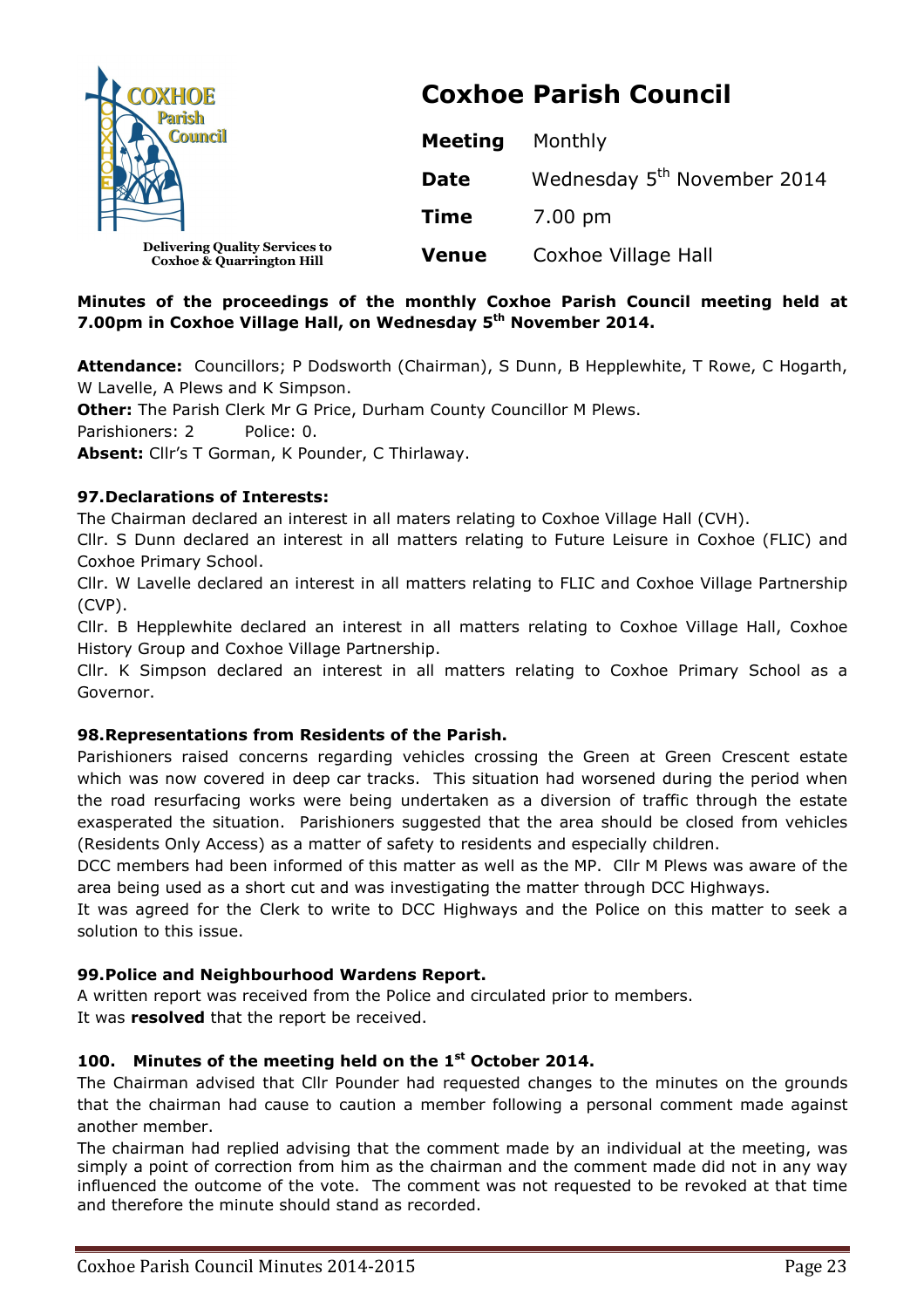It was **resolved** that the minutes provided a true record and accurate record of the meeting and were signed by the Chairman.

# **101. Clerk's Report on matters raised from the previous meeting.**

The clerk gave a verbal report on the matters raised at last meeting and the actions taken and responses received.

It was **resolved** to accept the report.

### **102. Community Reports.**

#### **I. Quarrington Hill Village Partnership.**

No report was received. Members again raised issue on the partnerships operation by way of inclusivity and that no revised 'Standing Orders' for the working of this group have come forth to this council.

### **II. Quarrington Hill Community Centre.** No report received.

#### **III. Coxhoe Community Partnership.**

A quarterly report was received last month and no further report was provided.

Members were still concerned about the signage in the Church Yard that needed repairs. The clerk advised that one of the units was taken away for pricing up and he was still awaiting its return and costing.

It was **agreed** to wait until the quote is received and to hold this work until the council's financial position improved.

### **IV. Coxhoe Village Hall**

Representatives advised that the centre had held a Police Choir event and the WW1 presentation by the History Group and was soon to host the Wreath laying event. It was **resolved** to accept the report.

### **V. Active Life Centre Coxhoe.**

Representatives circulated information concerning the financial position of the organisation. It is anticipated that by the end of the financial year it will break even. It target to become financially independent in 3 years of operation is being achieved and appreciation was given to DCC and the parish council for its financial support during this period.

The financial year ahead would be challenging with a shortfall of £22,000 to be addressed. A grant application for £20,000 was declined due to over subscription but an award recently received to redevelop the gym/weights room to an Olympic standard is pressing ahead.

Events are arranged for a Xmas evening with ticket sales passing breakeven point. A New Year Eve event is also planned. A new Table Tennis Club is also starting.

The Chairman provided his appreciation to the organisation for achieving a sound financial position. It was **resolved** to accept the report.

# **VI. Young People including Coxhoe Youth Room.**

Representatives advised that the application to Awards for All was to be resubmitted. Refurbishment of the Youth Room was being planned with improved kitchen facilities. It was **resolved** to accept the report.

# **103. Correspondence for Information and Action.**

**a)** The Clerk advised of the notification received from DCC concerning the B6291 Road Closure for resurfacing which was considered far too late a notification.

Members **resolved** for the Clerk to include this matter in with the letter to DCC concerning the traffic issues in Green estate. Furthermore to advise that the notification was provided too late, lacked consultation with the parish council and residents, and resulted is causing chaos in Coxhoe. Members further added that the entrance to Cornforth Lane was being used as a planned alternative route for residents but drivers had received tickets from traffic police. After several tickets had been issued the sign was eventually covered over to allow approved access for residents.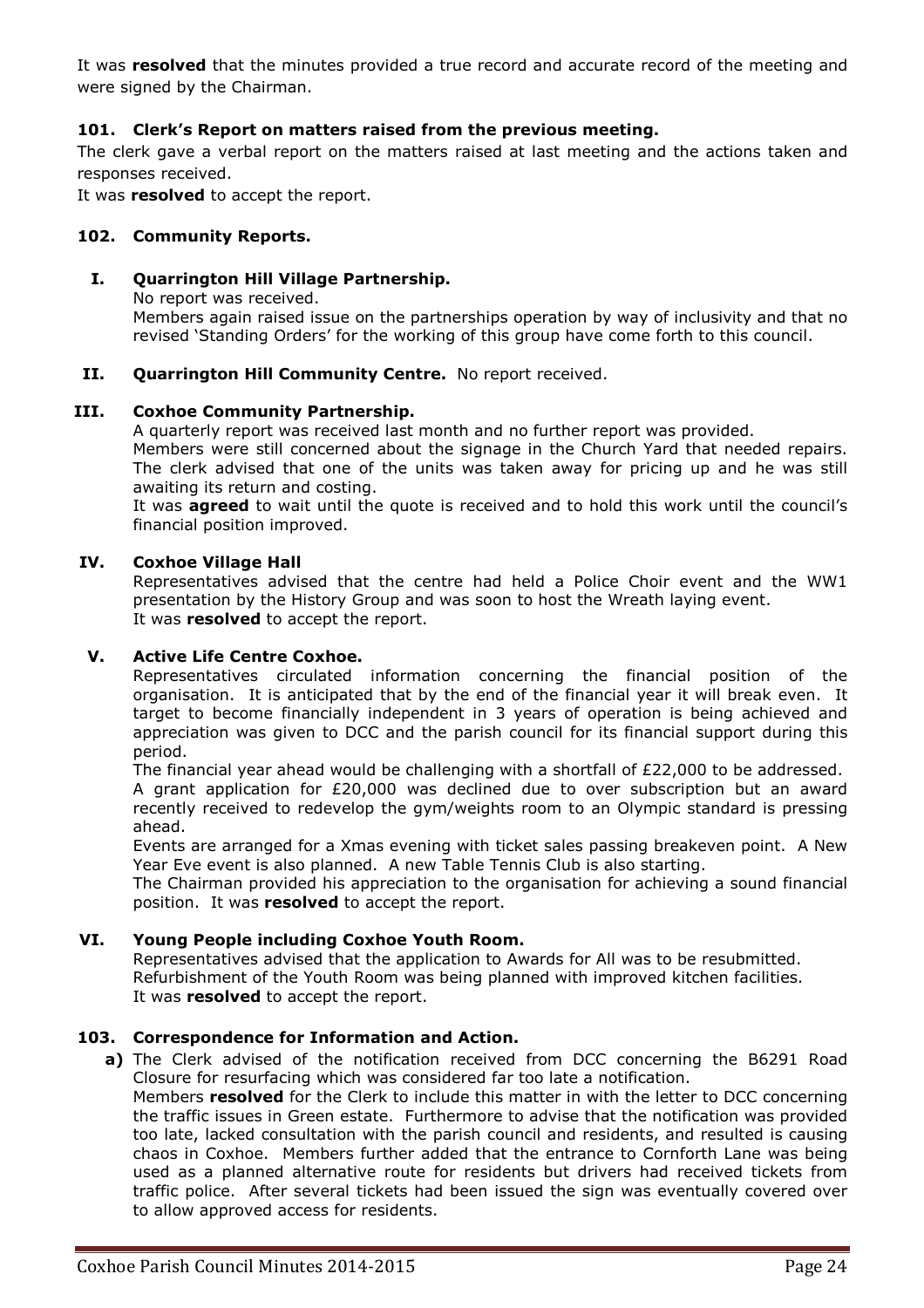- **b)** The Clerk advised of the letter of thanks received from the '2 cool for school' group in Quarrington Hill for the donation provided.
- **c)** The Clerk advised of the information received from DCC on the winter salting routes.
- **d)** The Clerk advised of the information received from CDALC concerning the AGM to be held on the 8<sup>th</sup> November at County Hall.
- **e)** The Clerk advised of the invitation to attend the Celebration of Limestone Landscapes on the 27<sup>th</sup> of November at Seaham Hall.

### **104. Durham County Councillor update.**

Cllr Plews advised that the Council would be continuing its position on Council Tax Benefit. A further  $E20m$  of savings were to be implemented next year with optional plans for a  $E70m$ reduction. A more lengthy report will be provided at the next meeting.

### **105. Facebook.**

Members debated the merits of having a Facebook page. Concerns were expressed at the comments posted concerning councilors and that the council should only recognised formal matters sent to either Councillors or the clerk by email or in writing. On the other hand, members considered Facebook as a modern means of communication that worked fast and as experienced in recent issues (Travelers and Road works) drew attention to matters quickly.

It was **resolved** by members to continue using Facebook as a communication medium and the Clerk was requested to seek a policy on this matter.

### **106. Revised Standing Orders for the Council.**

Minor changes remain outstanding. These revisions will be done and final copy circulated for approval at next meeting.

### **107. Revised Financial Regulations for the Council.**

The Clerk had revised these documents as per previous meeting. It was **resolved** to accept the revised regulations.

# **108. Hanging Baskets and Floral Containers and Grounds Maintenance.**

The Clerk advised that drafts of these documents were completed and suggested several members to go through these prior to any Invitation to Tender being released. It was **agreed** to do this on the  $12<sup>th</sup>$  November at 6.15pm.

# **109. Painting of Village Signs and Steel Seating.**

Members considered the quote provided by DCC and requested the Clerk to seek two further quotes from local painters.

# **110. Planning Matters.**

# **Applications submitted or under consideration.**

Planning Proposal DM/14/02378/FPA. No objections raised.

Planning Proposal DM/14/02852/FPA. Members expressed concerns on this application and requested the Clerk to lodge objections similar to the previous proposal for this site and in addition the increased potential traffic with the adjacent proposals at Bogma Farm.

Planning Proposal DM/14/03195/FPA. No objections raised.

#### **Notification of Planning Applications Approved by Durham County Council.**

Planning Proposal DM/14/02654/FPA. Planning Proposal DM/14/02624/FPA.